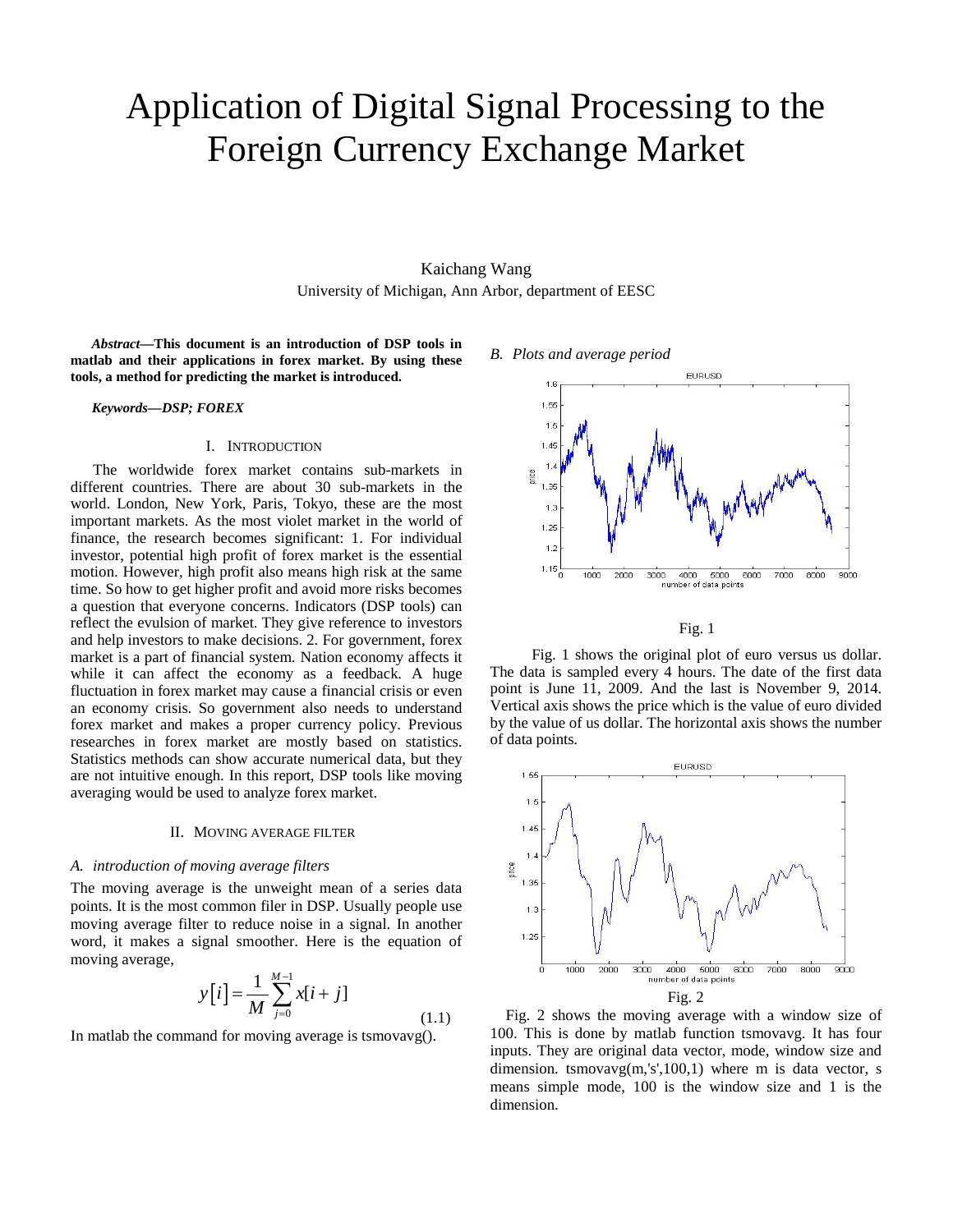

Fig.3 shows the moving average with a window size of 200. The matlab command is tsmovavg(m,'s',200,1).

The only difference between fig 2 and fig 3 is the window size. The window size of fig2 is 100 and the window size of fig 2 is 200. We can tell that the larger window size is , the smoother the signal is. What if we set the window size big enough and then subtract the original signal?





Fig 4 shows  $[m - \text{tsmovavg}(m, 's', 200, 1)]$ . Actually it is the high frequency component of the signal. We want to calculate the average period of it. One way to calculate it is using fft in matlab. Since fft is complex, we need to take the absolute value. The index is associate with the normalized frequency which has the maximum energy. The matlab command is,

 $[\text{maxValue}, \text{indexMax}] = \text{max}(\text{abs}(\text{fft}(m-mean(m))));$  (1.2) Then the frequency is,

frequency = indexMax \* Fs / L; 
$$
1.3
$$
period = 1 / frequency; 
$$
(1.4)
$$

where Fs is the sampling frequency and L is the length of the signal. The average period we calculated is about 34 trading days. So about every month, there is a cycle in the market. When a trend is longer than 15 days, we can assume there will be a turning point in the near future. This the mid-term period of the market. If we want to get a long term market period, we can use the same method but different data. This time we load the data sampled weekly.



Figure 5 shows euro vs us dollar weekly.



Figure 6 shows the higher frequency component of the original signal. With same method above, we get the long term period of the market is about 350 days. It is almost one year.

## III. HILBERT HUANG TRANSFORM

### *A. introduction of Hilbert-huang transform*

 In 1998, Norden E. Huang [1] introduced a new method to analyze digital signal. The method is HHT. It has two main parts: empirical mode decomposition (EMD) and Hilbert transform. Essentially, EMD is used to decompose a signal into several intrinsic mode functions (IMF). Usually each IMF has a unique frequency. Arranging IMFs by their frequency, people can find characters of the original signal. EMD was used to research wave at the first time. Then it was applied in medicine, audio processing and etc.. After EMD, people can do the Hilbert transform to get the Hilbert spectrum. HHT can process non-linear and non-stationary data.

000000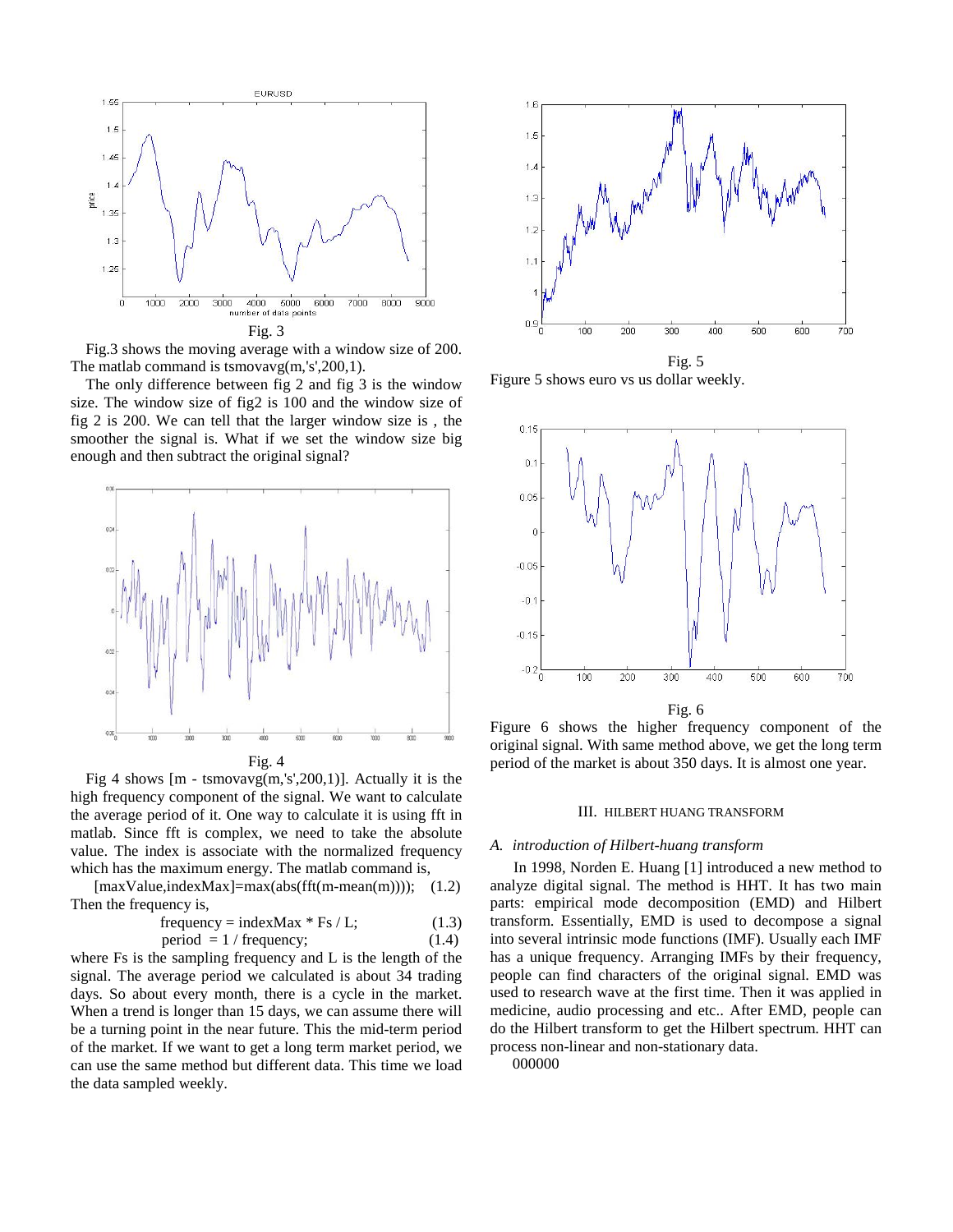## *B. Process of EMD*

 First, each IMF has two properties: 1. The number of maximum and minimum is equal to the number of zero crossing point or differ by one; 2. The mean of upper envelope and lower envelop is equal to zero. Upper envelop and lower envelop are calculated by spline interpolation. Let's define original signal as  $X(t)$ , the first upper envelope and lower envelope as  $U1(t)$  and  $L1(t)$ . Then the first mean is defined as,

$$
M1(t) = [U1(t)+L1(t)]/2
$$
 (2.1)

After the shifting process, the remaining part  $H1(t)$  is defined as,

$$
H1(t) = X(t) - M1(t)
$$
 (2.2)

Ideally we expect H1(t) to be an IMF. However, in real situation, a small error on a envelop can generate a new maximum or minimum, so usually  $H1(t)$  is not a IMF. Thus we need to repeat the process. Replace  $X(t)$  by  $H1(t)$  and recalculate upper and lower envelope based on H1(t),

$$
M2(t) = [U2(t)+L2(t)]/2
$$
  
\n
$$
H2(t) = H1(t) - M2(t)
$$
  
\n........  
\n
$$
Mk(t) = [Uk(t)+Lk(t)]/2
$$
 (2.3)  
\n
$$
Hk(t) = Hk-1(t) - Mk(t)
$$
 (2.4)

Until Hk(t) satisfies two conditions mentioned above. Now we get the first IMF, C1(t),

$$
CI(t) = Hk(t)
$$
 (2.5)

The remaining part of the signal R1(t) is defined as,  

$$
R1(t) = X(t) - C1(t)
$$
(2.6)

Then we EMD to decompose  $R1(t)$ . Again repeat all the steps above we can get,

 $R2(t) = R1(t) - C2(t)$ 

$$
\text{Rn}(t) = \text{Rn-1}(t) - \text{Cn}(t) \tag{2.7}
$$

The original signal can be represent as,

$$
X(t) = \sum_{i=1}^{n} C_i + R_n
$$
 (2.8)

## *C. Hilbert transform*

 Then we can use Hilbert transform to get Hilbert spectrum of each IMF,

$$
Y_1(t) = \frac{1}{\pi} P \int_{-\infty}^{\infty} \frac{C_1(t)}{t - \tau} d\tau
$$
 (9)

## *D. Matlab code*

The matlab code we use to implement HHT is written by Alan Tan [2] in 2008. The package has three matlab files: plot\_hht.m, emd.m and findpeaks.m.



Figure 7 shows the original signal, euro vs usd weekly price.



Figure 8 shows the first, second, third and fourth IMF.



Figure 9 shows the fifth, sixth, seventh, eighth IMF.